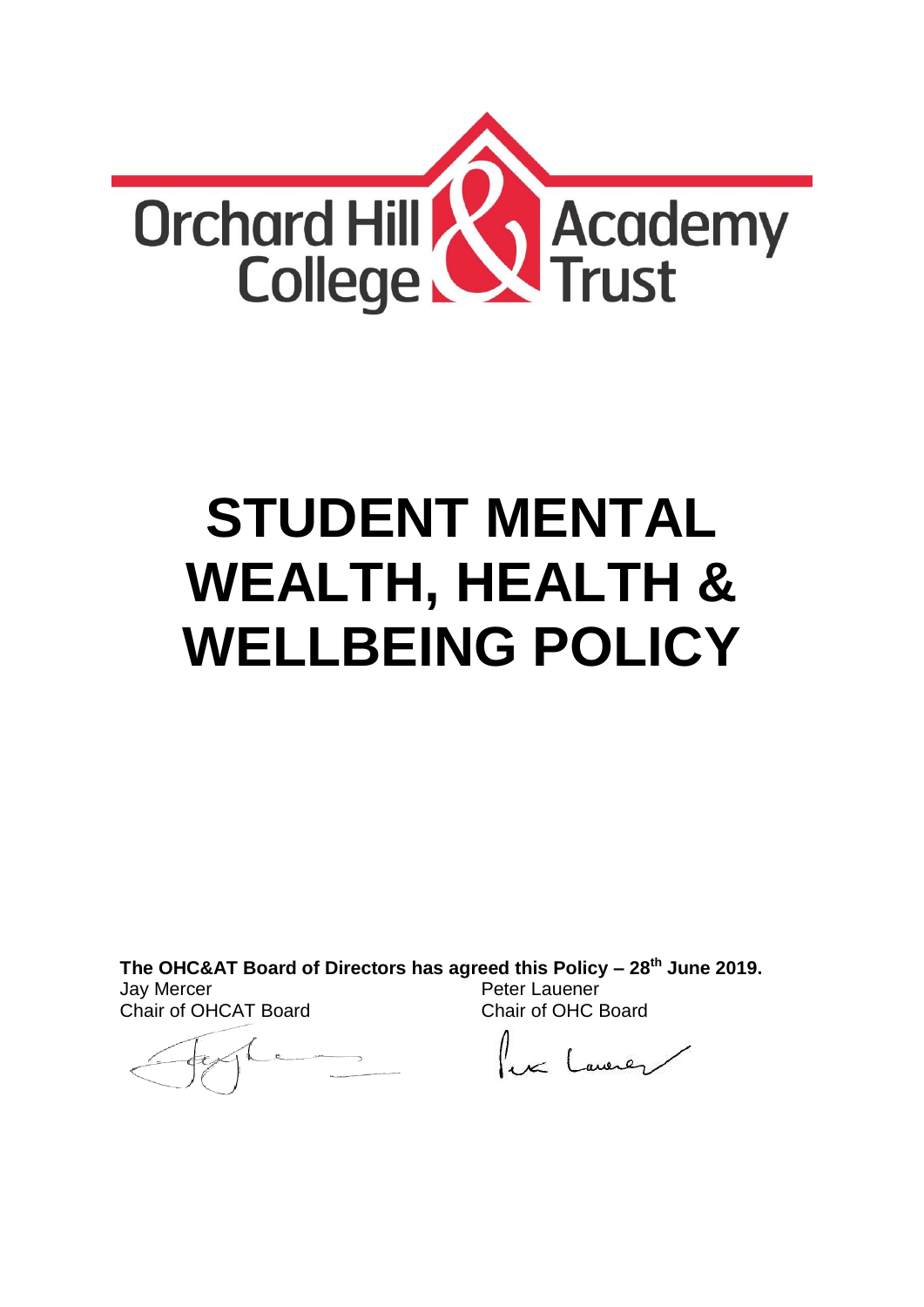

# **Student Mental Wealth, Health and Wellbeing Policy**

# **INTRODUCTION**

Orchard Hill College and Academy Trust (OHC&AT) is a family of specialist providers, comprising Orchard Hill College (OHC) and Orchard Hill College Academy Trust (OHCAT), which works together for mutual benefit. OHC&AT is committed to providing outstanding educational opportunities for all our pupils and students. The safety and welfare of our pupils and students is of the utmost importance, and therefore part of this commitment is taking steps to proactively safeguard the mental and physical wellbeing of every member of the OHC&AT community.

OHC&AT has produced a Mental Health and Wellbeing Strategy which sets out our commitment to support the mental wealth, health and wellbeing of all our students and staff. This policy forms part of that strategy, providing an overarching framework for every Academy and College centre to foster resilience and provide a proactive safeguarding and wellbeing offer that is responsive to the specific needs of each provision's student cohort and local context. There is a separate policy supporting staff mental wealth, health and wellbeing; however, both policies aim to ensure that every member of the OHC&AT community is able to learn and work in an environment that promotes and supports good mental and physical health.

This policy has been developed in consultation with OHC&AT staff and is written with reference to Government guidance and law including 'Keeping children safe in education ' (DfE, September 2018), 'Mental health and behaviour in schools' (DfE, November 2018) and 'Transforming children and young people's mental health: a green paper' (DfE/DHSC, December 2017), as well as 'Relationships Education, Relationships and Sex Education (RSE) and Health Education: Draft statutory guidance for governing bodies, proprietors, head teachers, principals, senior leadership teams, teachers' (DfE, February 2019).

We recognise that supporting mental wealth, health and wellbeing forms part of our overall commitment to safeguarding, and as such this policy should be read in conjunction with the Child Protection, Adult Protection & Safeguarding Policy as well as the other related policies and procedures listed at the end of this document.

#### **MENTAL WEALTH, HEALTH AND WELLBEING**

Mental health is an integral and essential component of health. The World Health Organisation March 2018 constitution states: "Health is a state of complete physical, mental and social wellbeing and not merely the absence of disease or infirmity."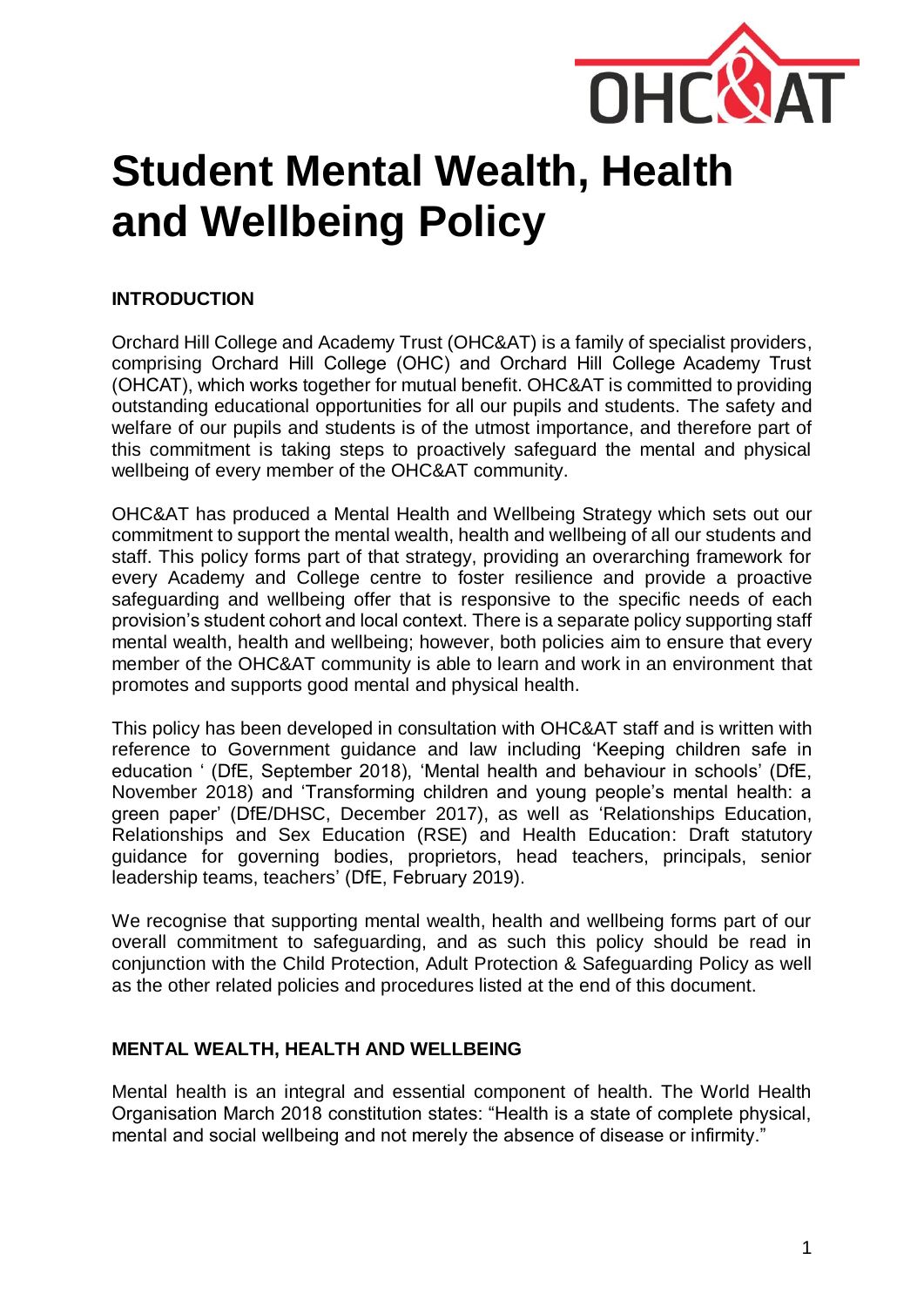

Mental health is a state of wellbeing in which an individual realises his or her own abilities, can cope with the normal stresses of life, can work productively and is able to make a contribution to his or her community.

OHC&AT aims to promote the development and maintenance of mental wealth, health and wellbeing within all of its provisions and associated services. Our approach has been developed in line with Department for Education guidance which summarises the role of educational providers as:

- *Prevention*: creating a safe and calm environment where mental health problems are less likely, improving the mental health and wellbeing of the whole school population, and equipping pupils to be resilient so that they can manage the normal stress of life effectively;
- *Identification*: recognising emerging issues as early and accurately as possible;
- *Early support*: helping pupils to access evidence based early support and interventions; and
- *Access to specialist support*: working effectively with external agencies to provide swift access or referrals to specialist support and treatment.

OHC&AT is committed to maximising opportunities for students to engage with health and wellbeing education. Opportunities include: curricular strands such as relationships and sex education, health education, PSHE, e-safety, PE; whole school activities e.g. assemblies, participation in local and national initiatives such as Mental Health Awareness Week and anti-bullying programmes; specific health awareness work around e.g. substance misuse, sexual health. Additionally, students are encouraged to advocate for themselves and their peers through student voice initiatives such as Student Council and the Student Safeguarding Ambassador programme. All provisions are encouraged to develop a culture of openness and to ensure that students are aware of named adults within the school or College that they can speak to, including the Designated Safeguarding Lead (DSL) and trained Mental Health First Aiders.

Each OHC&AT provision is required to develop a school or College-specific Safeguarding & Wellbeing Offer which clearly identifies the proactive and reactive safeguarding work undertaken within that provision, including how students are supported to grow and maintain positive mental health and how this offer is communicated to students, families and other stakeholders. Local procedures are available from each Academy or College's website and are regularly updated by DSLs and Senior Leadership Teams in conjunction with local governors.

In order to ensure that staff understand how to support good mental health and wellbeing, as well as maintain the necessary boundaries, OHC&AT has developed a range of training and development opportunities. Regular safeguarding and wellbeing updates are delivered at staff development days, and a range of SEND-specialist CPD modules are available to staff via the Training School. Mental Health First Aid is delivered in-house by the Director of Safeguarding, Wellbeing & Learning Support, and every provision has at least one member of staff who is trained in Mental Health First Aid. Designated Safeguarding Leads receive regular supervision and training from the Director of Safeguarding, Wellbeing & Learning Support, including a focus on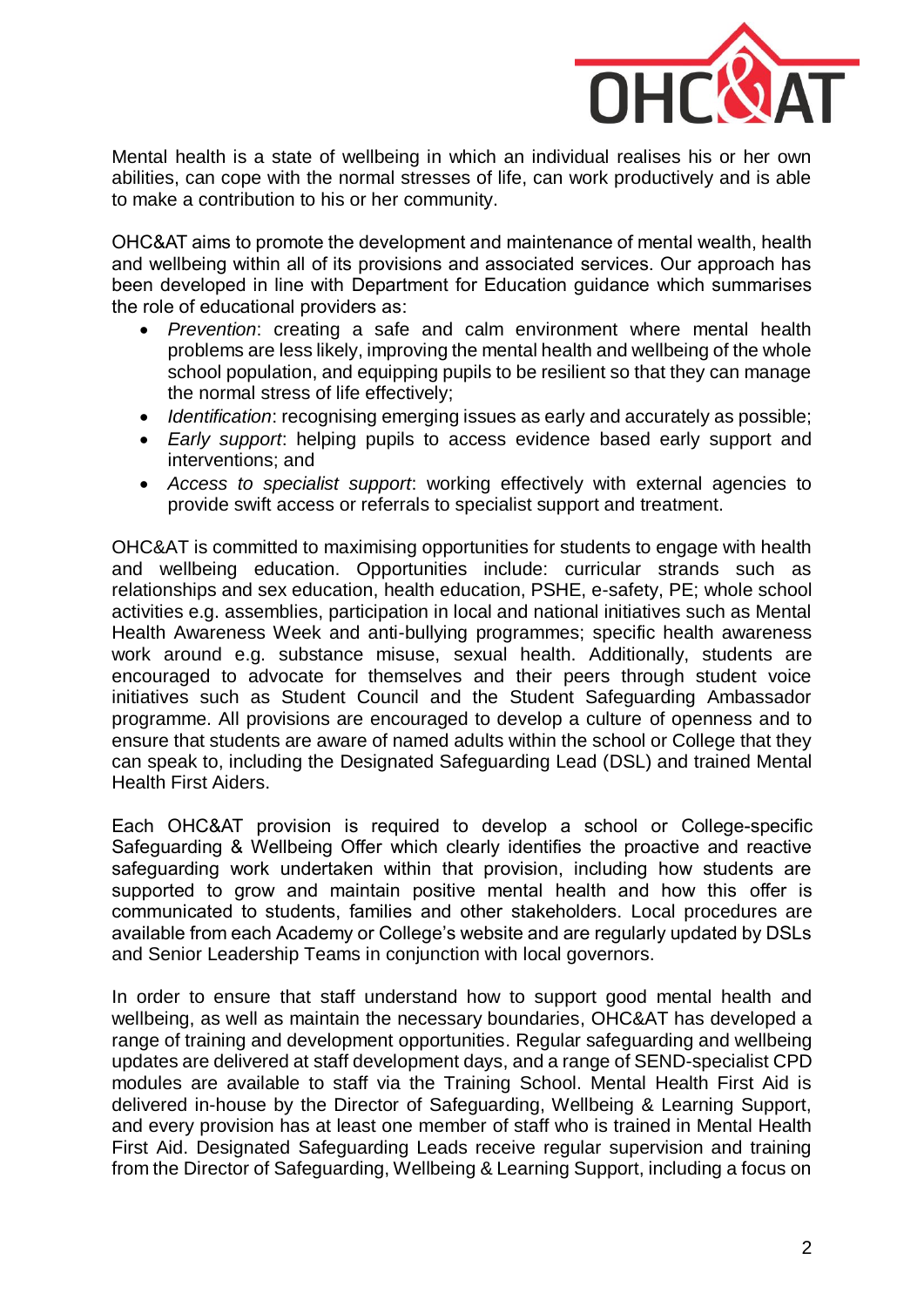

mental health and wellbeing. DSLs also meet once per term as part of a staff specialist network, enabling knowledge sharing and co-working around student mental health and wellbeing.

# **SAFEGUARDING**

Effective safeguarding is preventative, as well as responsive, and thus OHC&AT recognises that supporting good mental and physical health is a key preventative measure within our safeguarding practice. It is well recognised that adverse childhood experiences (ACEs) such as abuse, bereavement, mental illness or substance abuse within the family environment all impact negatively on a child's ability to thrive. Being able to draw upon a bank of mental wealth and resilience provides an additional safeguard for children and young people facing issues such as self-harm, radicalisation, suicide, bullying, unsafe relationships, substance misuse, exclusion.

Additionally, children and young people with SEND and the families and carers who support them are at higher risk of experiencing personal and social stressors including, but not limited to, poor health outcomes, discrimination and/or hate crime, unstable housing and/or employment and the economic disadvantage associated with these. Building resilience and positive self-esteem within our students, and supporting all members of the OHC&AT community to achieve and maintain positive wellbeing, are essential components of safeguarding our pupils and students and supporting them to achieve their full potential.

# **ROLES AND RESPONSIBILITIES**

It is incumbent upon all staff members to recognise the boundary between support and professional health care. **Only suitably trained healthcare professionals are qualified to diagnose and treat health conditions, whether mental or physical.** As a community of educators, it is our responsibility to safeguard our students' health and wellbeing through the appropriate channels e.g. in-house support and onward referral. In doing so, it is crucial to ensure that appropriate boundaries are set and adhered to at all times.

# **OHC&AT Directors will:**

 Review updated policies on a regular basis and receive termly updates on pupil/student wellbeing as part of safeguarding reporting

# **The OHC&AT Executive Senior Leadership Team (ESLT) will:**

- Regularly review this policy and any attendant procedures
- Ensure that a suitable training programme is available to staff, drawing on the breadth of expertise across the OHC&AT family to ensure that CPD is informed by best practice in both general and specific terms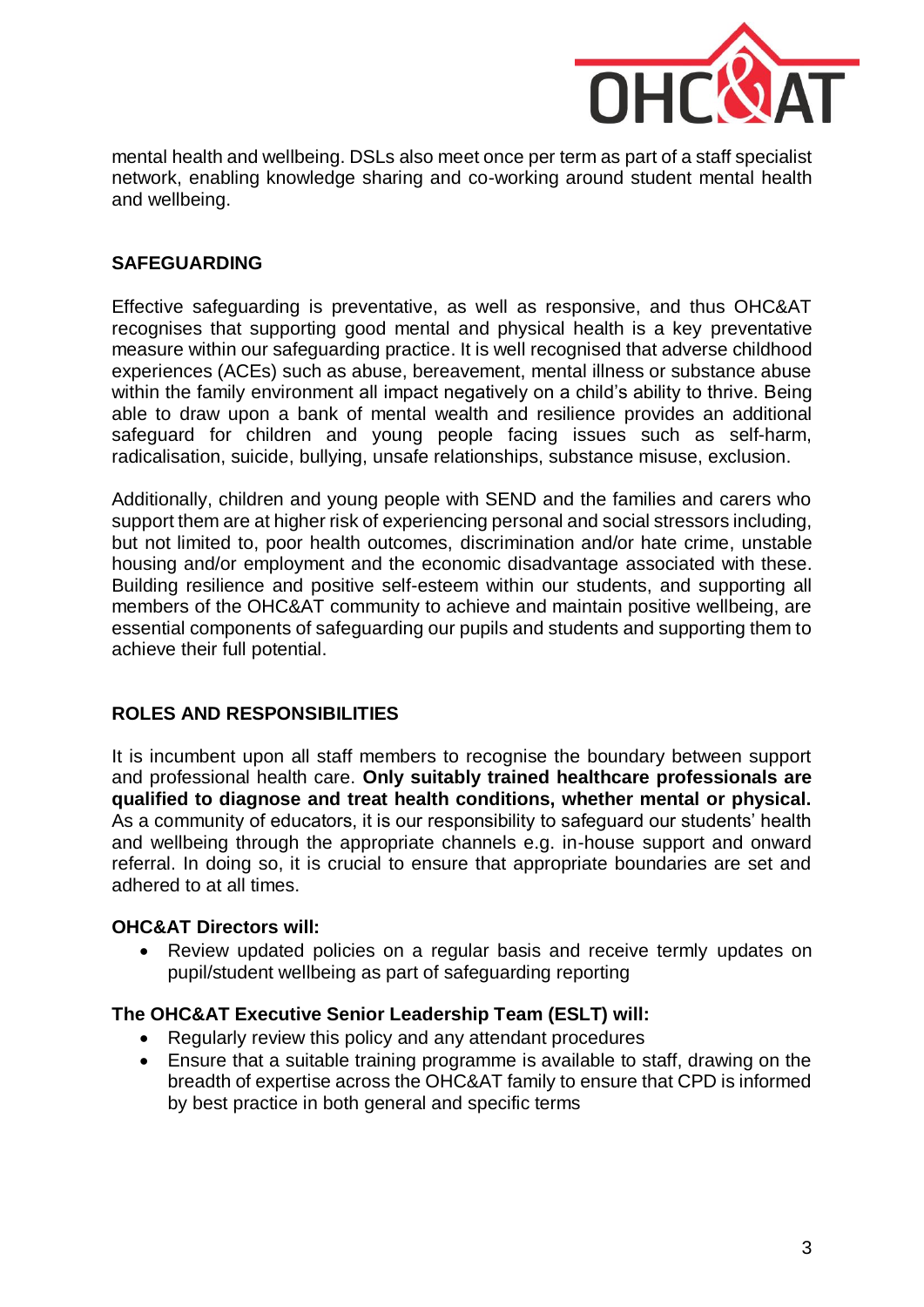

# **The OHC&AT Director of Safeguarding, Wellbeing & Learning Support will:**

- Provide regular supervision, training, advice and guidance to Designated Safeguarding Leads, including a focus on student mental health and wellbeing;
- Regularly Convene the DSLs staff specialist network to promote crossorganisational working and share best practice;
- Deliver Mental Health First Aid training to OHC&AT staff;
- Ensure that their own training is regularly updated;
- Regularly report to OHC&AT ESLT on safeguarding matters including student mental health and wellbeing.

#### **Principals and Senior Leadership Teams will:**

- Promote a culture of mutual respect, trust between pupils/students and staff and the fostering of a positive learning environment;
- Ensure that staff are able to access relevant training and that it is regularly updated as appropriate e.g. Mental Health First Aid
- Ensure that staff supporting students through challenging situations such as self-harm are themselves well supported via appropriate channels e.g. immediate and follow-up debriefs, access to OHC&AT Occupational Health support and the Employee Assistance Programme etc. – please refer to the OHC&AT Staff Mental Wealth, Health and Wellbeing Policy for further details;
- Regularly report on student wellbeing to the OHC&AT Executive Senior Leadership Team and the Local Governing Body;
- With the DSL, produce and maintain a setting-specific Safeguarding and Wellbeing Offer which clearly details how student wellbeing is supported within the school or College as part of overall safeguarding, including referral routes, partnerships with any external agencies such as clinical psychology services, staff training and responsibilities etc.

# **Designated Safeguarding Leads (DSLs) will:**

- Adopt the role of Designated Mental Health Lead within their provision and undertake any relevant training in this regard;
- Ensure that mental and physical wellbeing considerations are embedded within safeguarding and child protection practice, including environmental and social factors that form part of the provision's contextual safeguarding approach;
- Ensure that all staff understand their safeguarding duties in relation to mental and physical wellbeing;
- Liaise with the portfolio governor for Health & Safety, Child Protection & Safeguarding in order to regularly review systems for supporting good mental and physical health and wellbeing within their provision.

# **Mental Health First Aiders will:**

- Undertake and regularly refresh their Mental Health First Aid training in order to provide non-diagnostic and non-judgemental support for mental health and wellbeing within their provision;
- Provide relevant advice and support to pupils/students and staff as required, including signposting to appropriate sources of further support e.g. GP, CAMHS or other healthcare professional.